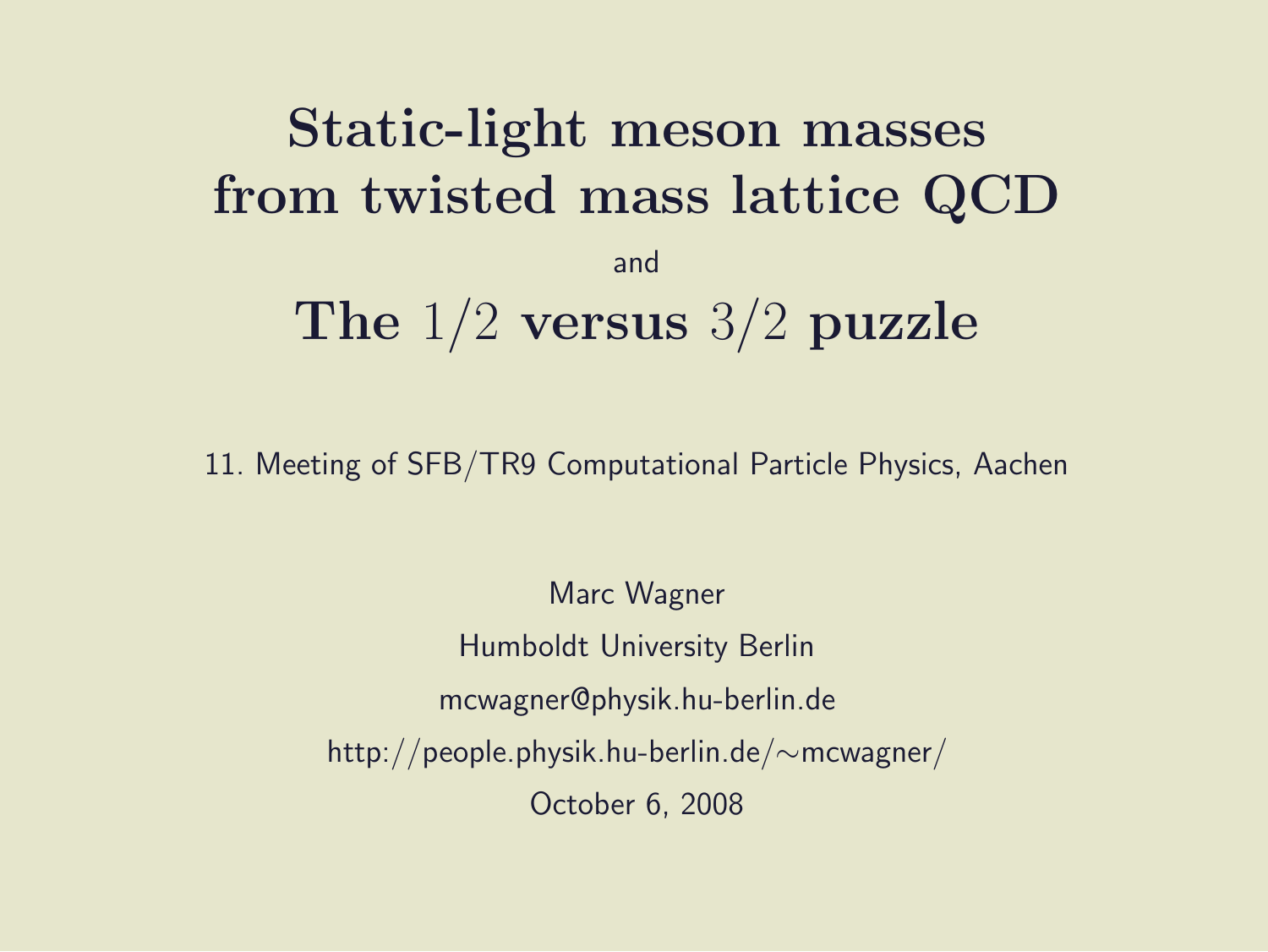### Heavy-light mesons

- Heavy-light meson: a meson made from a heavy quark  $(b, c)$  and a light quark  $(u, d, s)$ , e.g.  $B = \{\bar{b}u, \bar{b}d\}$ ,  $B_s = \bar{b}s$ ,  $D = \{\bar{c}u, \bar{c}d\}$ ,  $D_s = \bar{c}s$ .
- Static limit, i.e.  $m_b, m_c \rightarrow \infty$ :
	- No interactions involving the static quark spin.
	- Classify states according to parity P and total angular momentum of the light cloud  $i$ .
- $\bullet$   $m_b, m_c$  finite, but heavy:
	- Classify states according to parity  $P$  and total angular momentum J.

| $(1/2)^{-}$<br>$\equiv S$       | $\equiv$ H                                                                                         |
|---------------------------------|----------------------------------------------------------------------------------------------------|
|                                 | $=$ $H^*$                                                                                          |
| $(1/2)^{+}$<br>$\equiv P_-$     | $\begin{cases} 0^+ \equiv H_0^* \equiv H_0^{1/2} \\ 1^+ \equiv H_1^* \equiv H_1^{1/2} \end{cases}$ |
|                                 |                                                                                                    |
| $(3/2)^{+}$<br>$\equiv$ $P_{+}$ | $1^+ \equiv H_1 \equiv H_1^{3/2}$                                                                  |
|                                 | $2^+ \equiv H_2^* \equiv H_2^{3/2}$                                                                |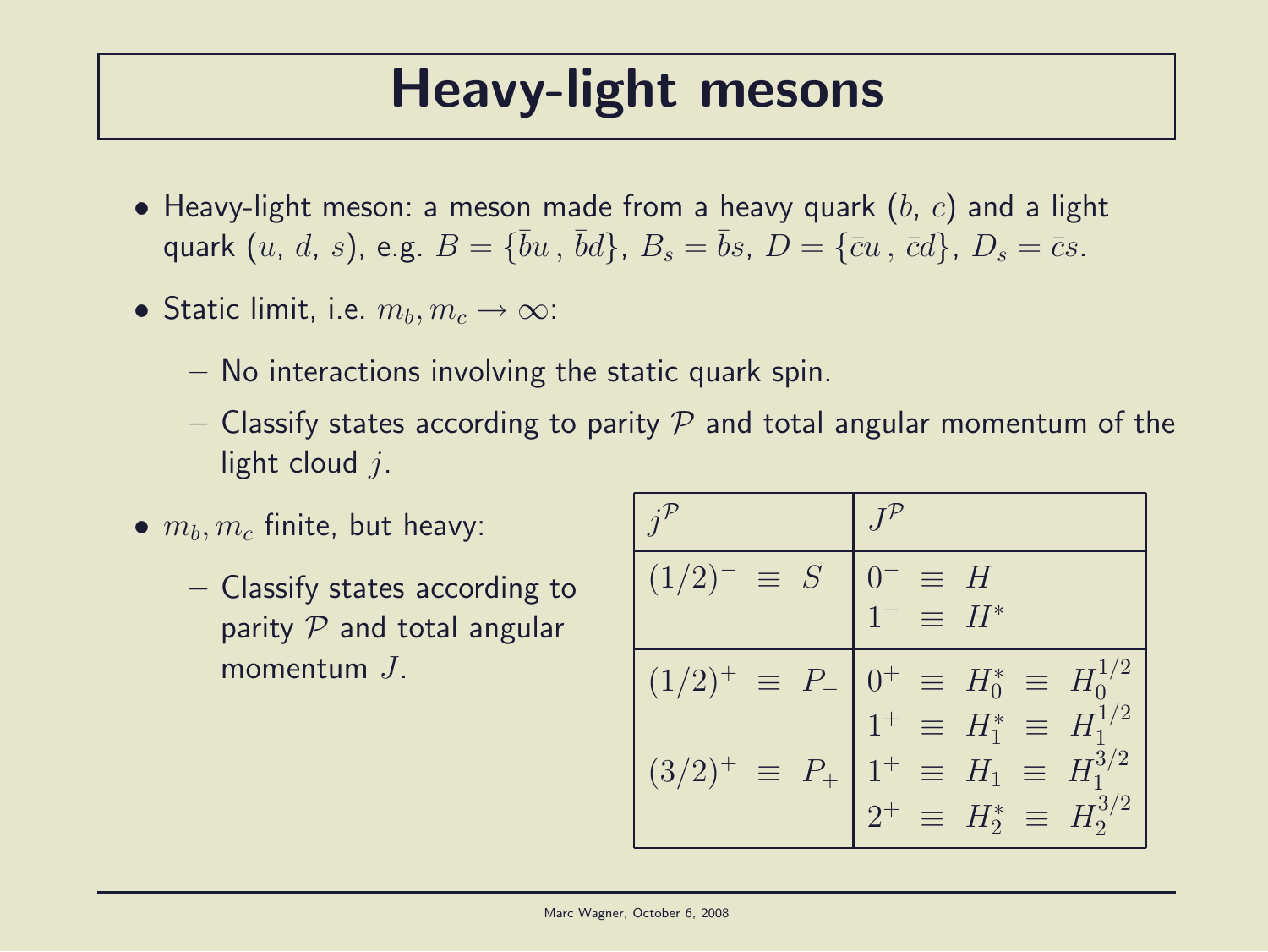### Static-light meson masses from twisted mass lattice QCD



#### in collaboration with Karl Jansen, Chris Michael, Andrea Shindler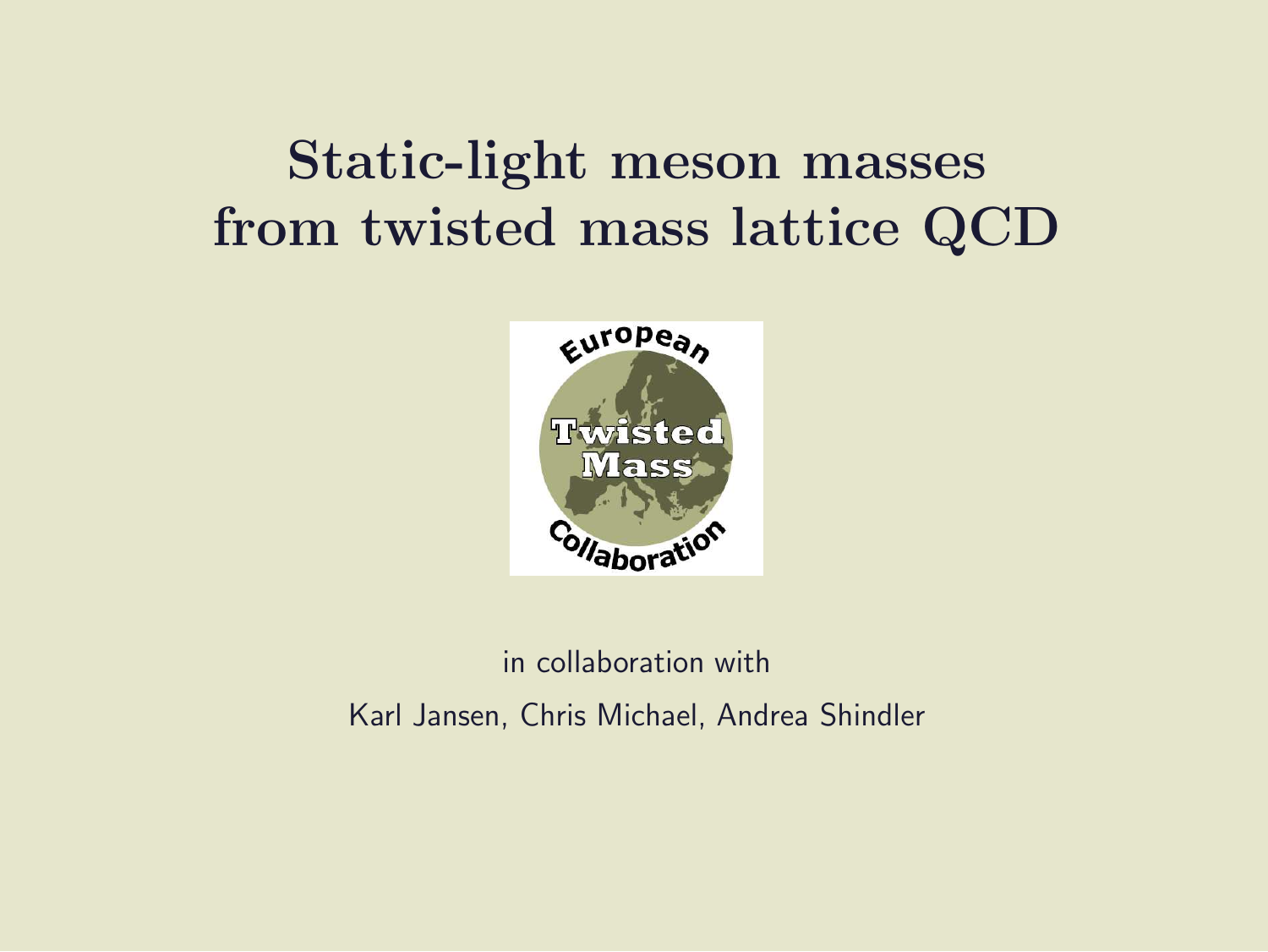# Basic principle (1)

- Let  $\mathcal{O}(\mathbf{x})$  be a suitable "static-light meson creation operator", i.e. an operator such that  $\mathcal{O}(\mathbf{x})|\Omega\rangle$  is a state containing a static-light meson at position  $\mathbf{x}$  ( $|\Omega\rangle$ : vacuum).
- Determine the mass of the ground state of the corresponding static-light meson from the exponential behavior of the corresponding correlation function  $C$  at large Euclidean times  $T$ :

$$
\mathcal{C}(T) = \langle \Omega | \big( \mathcal{O}(\mathbf{x}, T) \big)^{\dagger} \mathcal{O}(\mathbf{x}, 0) | \Omega \rangle =
$$
\n
$$
= \langle \Omega | e^{+HT} \big( \mathcal{O}(\mathbf{x}, 0) \big)^{\dagger} e^{-HT} \mathcal{O}(\mathbf{x}, 0) | \Omega \rangle =
$$
\n
$$
= \sum_{n} \left| \langle n | \mathcal{O}(\mathbf{x}, 0) | \Omega \rangle \right|^{2} \exp \big( - (E_{n} - E_{\Omega}) T \big) \approx \text{ (for } T \gg 1 \text{)}
$$
\n
$$
\approx \left| \langle 0 | \mathcal{O}(\mathbf{x}, 0) | \Omega \rangle \right|^{2} \exp \big( - \underbrace{(E_{0} - E_{\Omega}) T}_{\text{meson mass}} \big).
$$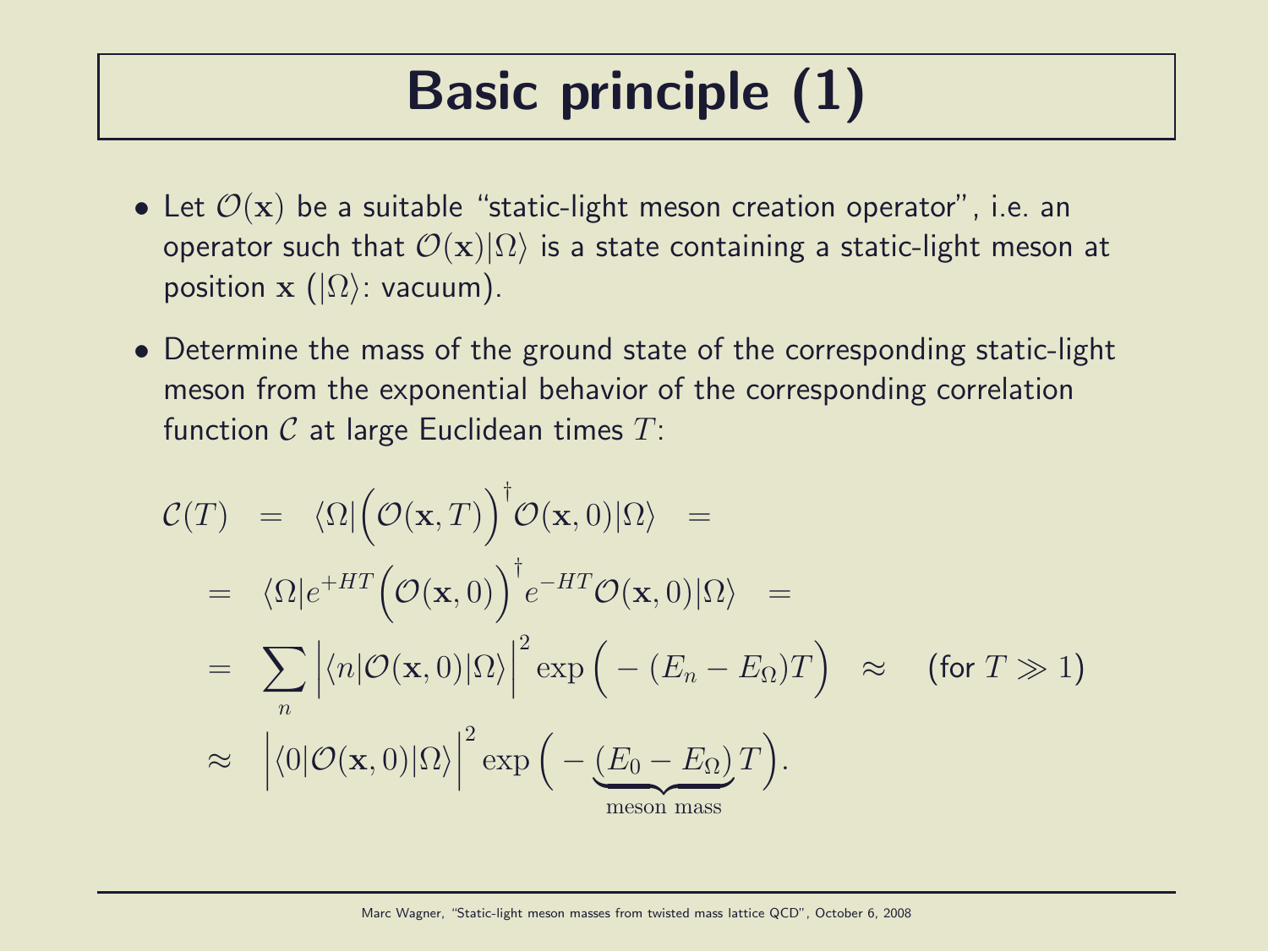# Basic principle (2)

• General form of a static-light meson creation operator:

$$
\mathcal{O}(\mathbf{x}) = \bar{Q}(\mathbf{x}) \int d\hat{\mathbf{n}} \Gamma(\hat{\mathbf{n}}) U(\mathbf{x}; \mathbf{x} + d\hat{\mathbf{n}}) q(\mathbf{x} + d\hat{\mathbf{n}}).
$$

 $-\bar{Q}(\mathbf{x})$  creates an infinitely heavy i.e. static antiquark at position x.

 $U(\mathbf{x}; \mathbf{x} + d\hat{\mathbf{n}})$ 

 $\Gamma(\hat{\mathbf{n}})$   $q(\mathbf{x} + d\hat{\mathbf{n}})$ 

 $\bar{Q}(\mathbf{x})$ 

- $q(\mathbf{x} + d\hat{\mathbf{n}})$  creates a light quark at position  $\mathbf{x} + d\hat{\mathbf{n}}$  separated by a distance  $d$  from the static antiquark.
- The spatial parallel transporter

$$
U(\mathbf{x}; \mathbf{x} + d\hat{\mathbf{n}}) = P\left\{\exp\left(+i\int_{\mathbf{x}}^{\mathbf{x} + d\hat{\mathbf{n}}} dz_j A_j(\mathbf{z})\right)\right\}
$$

connects the antiquark and the quark in a gauge invariant way via gluons.

 $-$  The integration over the unit sphere  $\int d\hat{\mathbf{n}}$  combined with a suitable weight factor  $\Gamma(\hat{\mathbf{n}})$  yields well defined total angular momentum J and parity  $\mathcal{P}(\Gamma(\hat{\mathbf{n}}))$  is a combination of spherical harmonics  $\rightarrow$  angular momentum] and  $\gamma$ -matrices  $[\rightarrow$  spin]; Wigner-Eckart theorem).

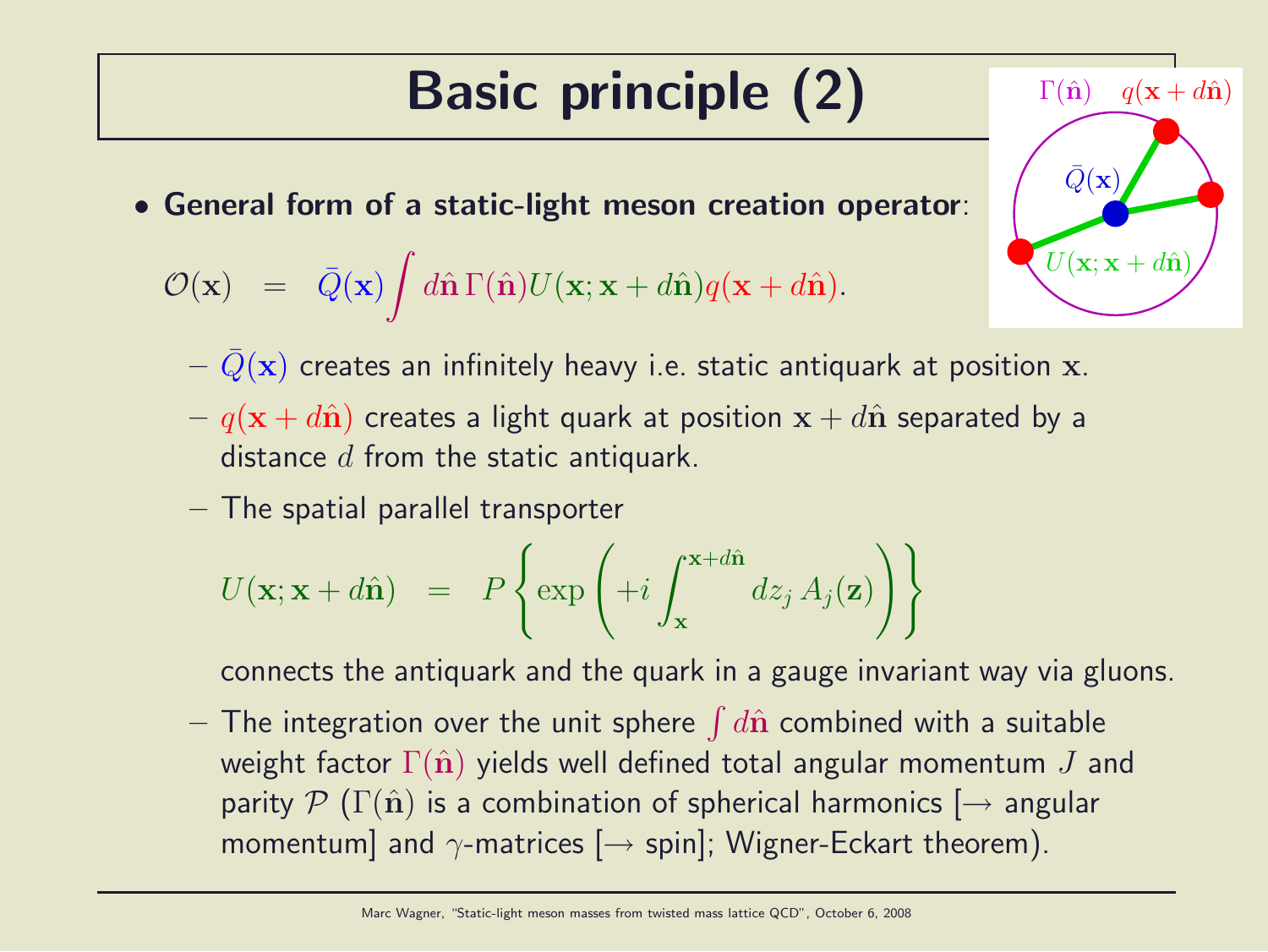# Basic principle (3)

• General form of a static-light meson creation operator:

$$
\mathcal{O}(\mathbf{x}) = \bar{Q}(\mathbf{x}) \int d\hat{\mathbf{n}} \Gamma(\hat{\mathbf{n}}) U(\mathbf{x}; \mathbf{x} + d\hat{\mathbf{n}}) q(\mathbf{x} + d\hat{\mathbf{n}}).
$$

• List of operators ( $J$ : total angular momentum;  $j$ : total angular momentum of the light cloud;  $P$ : parity):

| $\Gamma(\hat{\mathbf{n}})$                                                                                                                                                                       |                                                                                                                            | $\parallel$ O <sub>h</sub> $\parallel$ | <b>lattice</b> $j^{\mathcal{P}}$                                               | notation                 |
|--------------------------------------------------------------------------------------------------------------------------------------------------------------------------------------------------|----------------------------------------------------------------------------------------------------------------------------|----------------------------------------|--------------------------------------------------------------------------------|--------------------------|
| $\gamma_5 \; , \; \gamma_5 \gamma_j \hat n_j$<br>$\pm 1 \; , \; \gamma_j \hat n_j \,  $                                                                                                          | $0^{-}$ $[1^{-}]$ $(1/2)^{-}$<br>$\mid 0^{+}$ $\mid 1^{+}$ $\mid (1/2)^{+}$                                                |                                        | $\parallel A_1 \parallel (1/2)^{-}$ , $(7/2)^{-}$ ,<br>$(1/2)^+$ , $(7/2)^+$ , |                          |
| $\gamma_1 \hat{n}_1 - \gamma_2 \hat{n}_2$ (and cyclic)                                                                                                                                           | $\parallel 2^{+}$ [1 <sup>+</sup> ] $\parallel (3/2)^{+}$                                                                  | E                                      | $(3/2)^+$ , $(5/2)^+$ ,                                                        | $P_{+}$                  |
| $\gamma_5(\gamma_1\hat{n}_1-\gamma_2\hat{n}_2)$ (and cyclic)                                                                                                                                     | $\parallel 2^{-} [1^{-}]   (3/2)^{-}$                                                                                      |                                        | $(3/2)^{-}$ , $(5/2)^{-}$ ,                                                    |                          |
| $\gamma_1 \hat{n}_2 \hat{n}_3 + \gamma_2 \hat{n}_3 \hat{n}_1 + \gamma_3 \hat{n}_1 \hat{n}_2$<br>$\gamma_5(\gamma_1\hat{n}_2\hat{n}_3 + \gamma_2\hat{n}_3\hat{n}_1 + \gamma_3\hat{n}_1\hat{n}_2)$ | $\parallel 3^{-}$ [2 <sup>-</sup> ] $\mid (5/2)^{-} \parallel A_2$<br>$\parallel 3^{+}$ [2 <sup>+</sup> ] $\mid (5/2)^{+}$ |                                        | $(5/2)^{-}$ , $(7/2)^{-}$ ,<br>$(5/2)^+$ , $(7/2)^+$ ,                         | $D_{\rm +}$<br>$F_{\pm}$ |

 $U(\mathbf{x}; \mathbf{x} + d\hat{\mathbf{n}})$ 

 $\Gamma(\hat{\mathbf{n}})$   $q(\mathbf{x} + d\hat{\mathbf{n}})$ 

 $\overline{Q}(\mathbf{x})$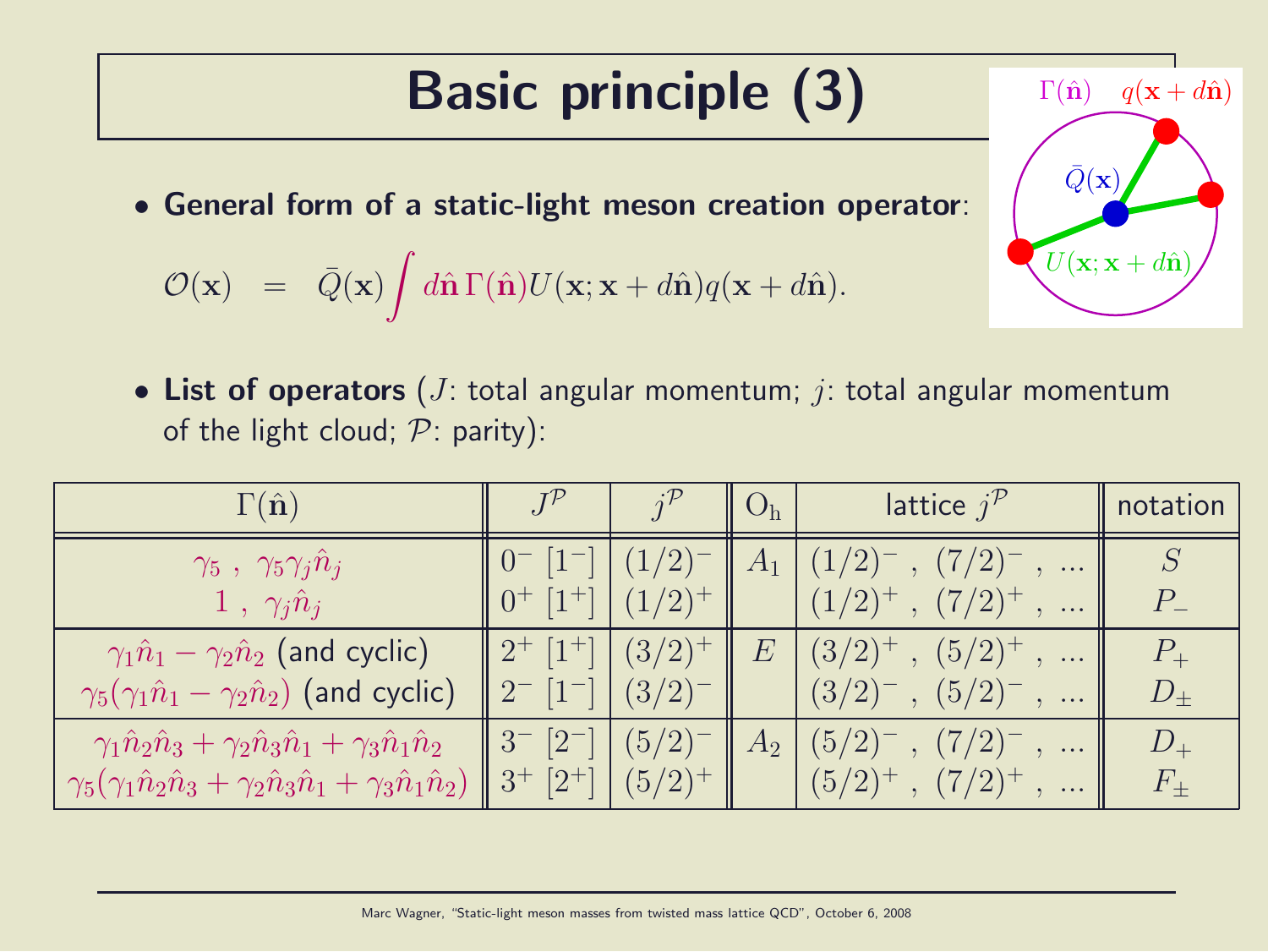### Twisted mass lattice QCD

• Twisted mass action (two degenerate flavors, "continuum version"):

$$
S_{\text{fermionic}} = \int d^4x \,\overline{\chi} \Big( \gamma_\mu D_\mu + m + \underbrace{i\mu \gamma_5 \tau_3}_{\text{twisted mass term}} - \underbrace{\frac{a}{2}}_{\text{Wilson term}} \Big) \chi
$$
  

$$
\psi = e^{i\omega \gamma_5 \tau_3/2} \chi
$$

( $\psi$ : physical basis quark fields;  $\chi$ : twisted basis quark fields;  $\mu$ : twisted mass;  $\tau_3$ : third Pauli matrix acting in flavor space; a: lattice spacing).

- Wilson term: removes fermionic doublers.
- Twisted mass term: automatic  $\mathcal{O}(a)$  improvement, when tuned to maximal twist  $(\omega = \pi/2)$ .
- + Automatic  $\mathcal{O}(a)$  improvement.
- + Numerically cheap, i.e. large lattices and small lattice spacings possible.
- − Explicit breaking of parity and flavor symmetry.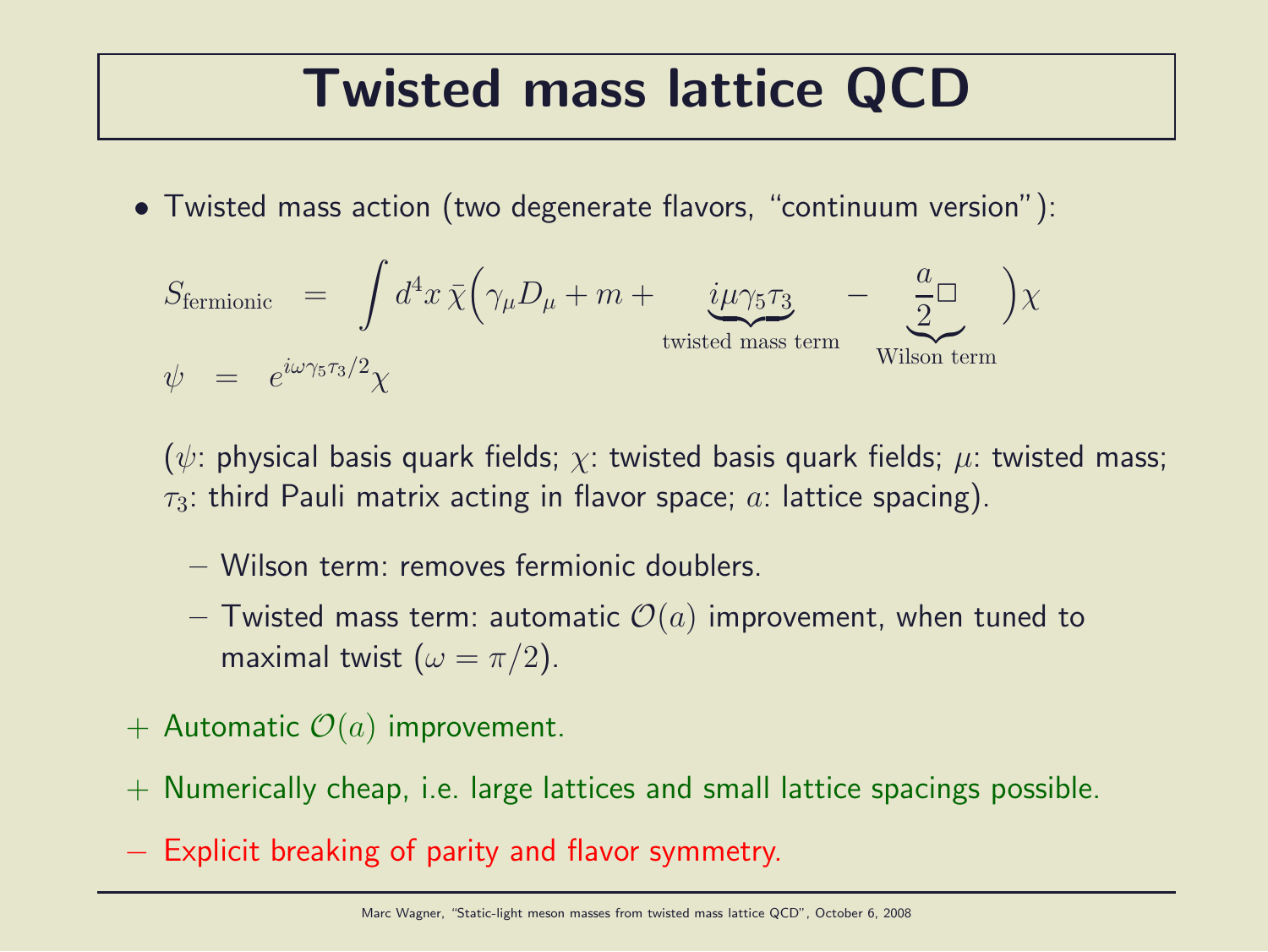#### Simulation setup

- $24^3 \times 48$  lattices.
- Twisted mass Dirac operator with two degenerate flavors:

$$
\begin{array}{rcl} Q^{(\chi)}&=&\gamma_\mu D_\mu+m+i\mu\gamma_5+\frac{a}{2}\Box\quad,\quad m+4&=&\frac{1}{2\kappa}\\[2mm] {\rm with}\ \kappa=0.160856. \end{array}
$$

- Tree-level Symanzik improved gauge action with  $\beta = 3.9$ .
- Lattice spacing  $a \approx 0.0855(5)$  fm, spatial lattice extension  $24 \times a \approx 2.05$  fm.

| $\mu$  | $m_{\rm PS}$ in MeV | number of gauges |
|--------|---------------------|------------------|
| 0.0040 | 314(2)              | 1400             |
| 0.0064 | 391(1)              | 1450             |
| 0.0085 | 448(1)              | 1350             |
| 0.0100 | 485(1)              | 900              |
| 0.0150 | 597(2)              | 1000             |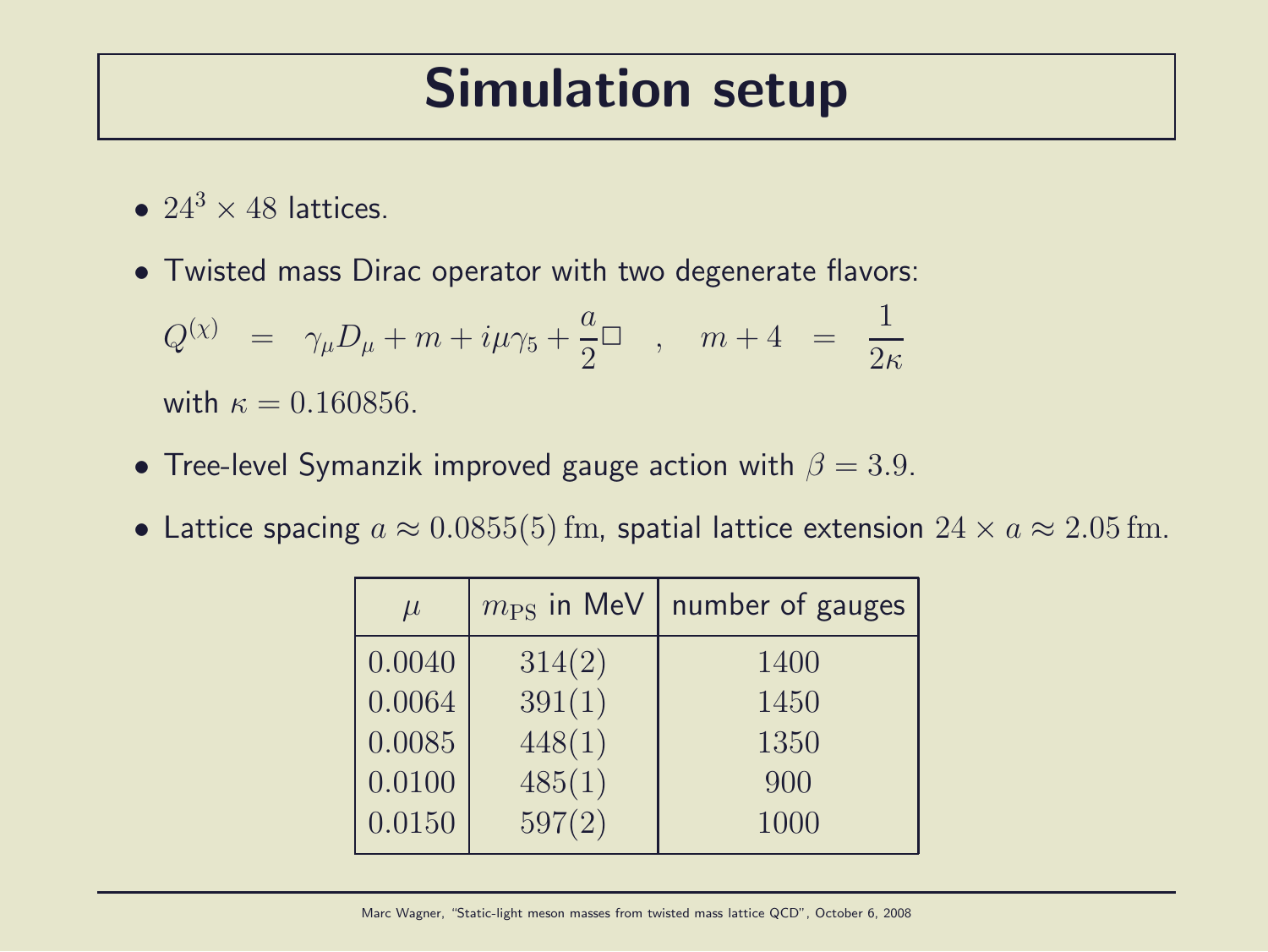# Results (1)

- $\bullet$  Linear extrapolation in  $(m_\pi)^2$  to physical light quark masses:
	- "B mesons":  $u/d$  quark extrapolation  $(m_{\rm PS} = 139.6 \,\text{MeV})$ .
	- " $B_s$  mesons": s quark extrapolation  $(m_{PS} = 700.0 \,\text{MeV})$ .
		- $*$  However: sea of two degenerate s instead of u and d.

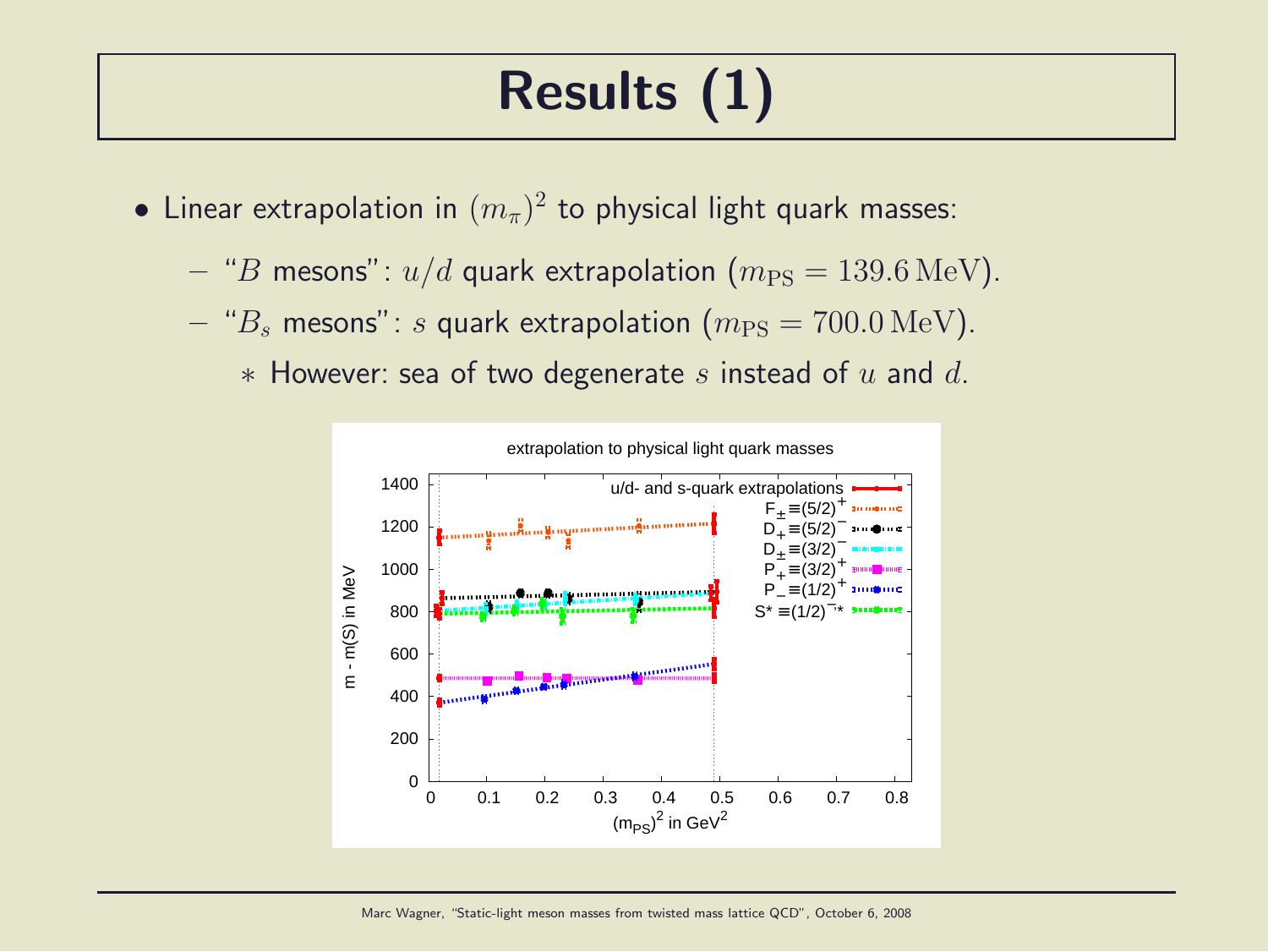# Results (2)

- $\bullet$  Prediction for excited  $B$  states  $B^*_0$ ,  $B^*_1$ ,  $B_1$  and  $B^*_2$   $(P$  wave states):
	- Linear interpolation in  $m_c/m_Q$  to physical b quark mass (input:  $u/d$ extrapolated lattice data for  $m_Q = \infty$ , experimental data for  $m_Q = m_c$ ).
- Experimental results:

 $-$  CDF and DØ (both  $j^{\mathcal{P}}=(3/2)^+$  states, i.e.  $B_1$  and  $B_2^*$ ).

 $-$  PDG (unknown  $J^{\mathcal{P}}$ , denoted by  $B^*_J$ ).

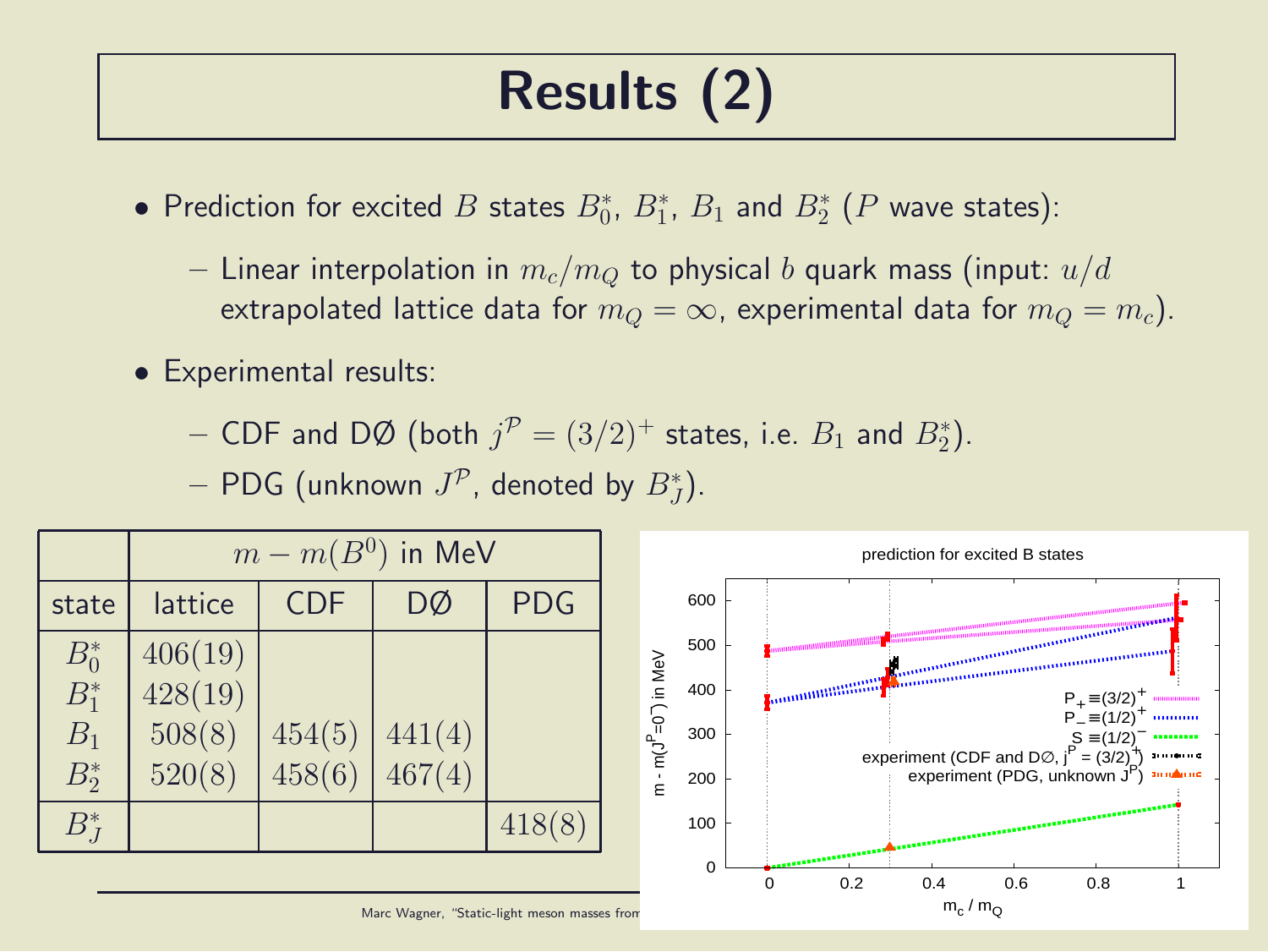# Results (3)

- $\bullet$  Prediction for excited  $B_s$  states  $B^*_{s0}$ ,  $B^*_{s1}$ ,  $B_{s1}$  and  $B^*_{s2}$  ( $P$  wave states):
	- Linear interpolation in  $m_c/m_Q$  to physical b quark mass (input: s extrapolated lattice data for  $m_Q = \infty$ , experimental data for  $m_Q = m_c$ ).
- Experimental results:

 $-$  CDF and DØ (both  $j^{\mathcal{P}} = (3/2)^+$  states, i.e.  $B_{s1}$  and  $B_{s2}^*$ ).

 $-$  PDG (unknown  $J^{\mathcal{P}}$ , denoted by  $B^*_{sJ}$ ).

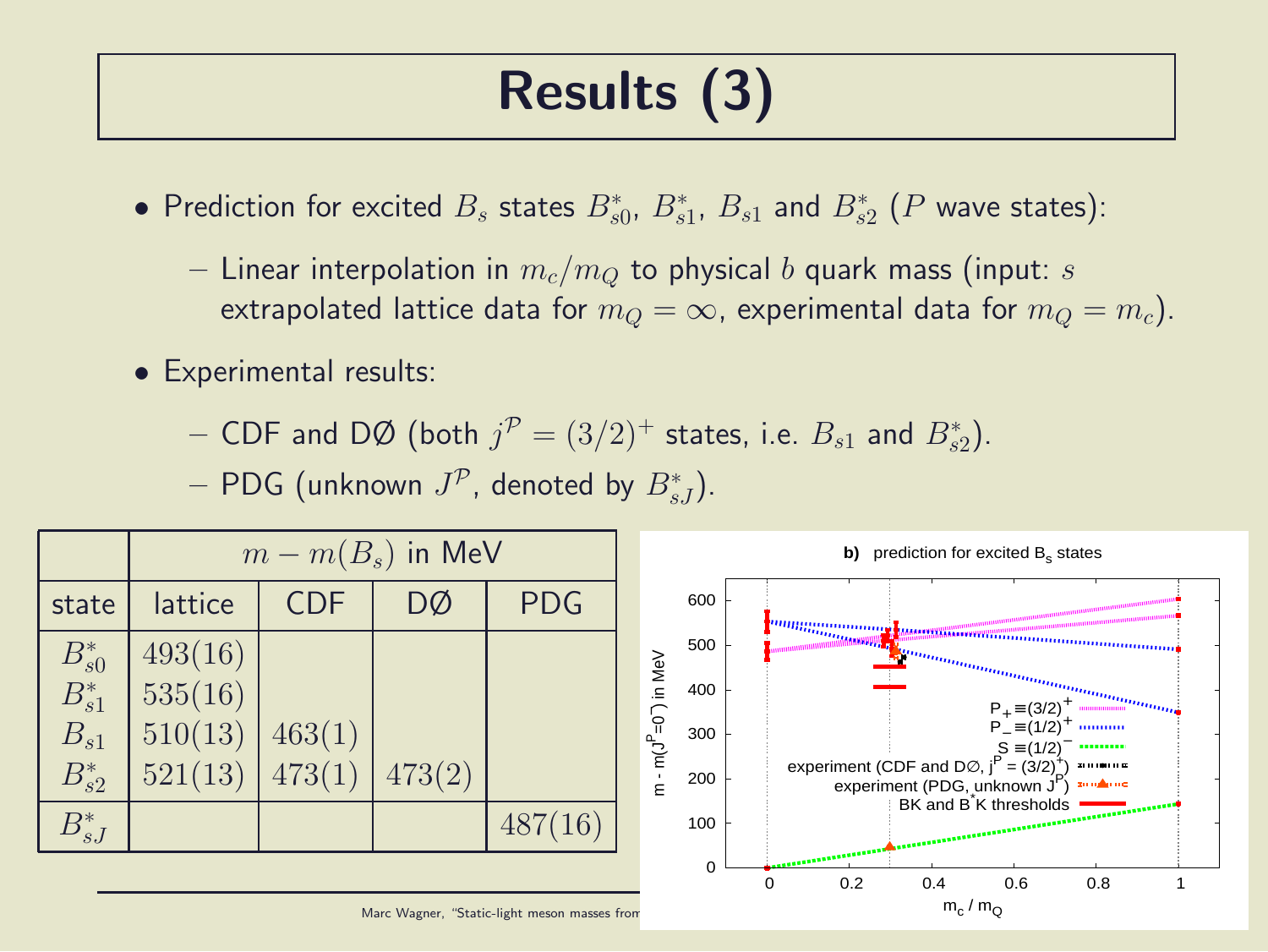### Summary

- Static-light meson masses have been computed via twisted mass lattice QCD at a small value of the lattice spacing ( $a = 0.0855$  fm) and at small values of the pion mass  $(300 \, \mathrm{MeV} \, \lesssim m_\mathrm{PS} \, \lesssim \, 600 \, \mathrm{MeV})$ :
	- Total angular momentum of the light cloud  $j = 1/2, 3/2, 5/2$ .
	- Parity  $\mathcal{P} = +$ , –.
- Interpolation/extrapolation to physical quark masses allows predictions for the spectrum of B mesons and  $B_s$  mesons:
	- Agreement up to 15% with experimental P wave B meson results.
	- Agreement up to 10% with experimental P wave  $B_s$  meson results.
- Outlook:
	- Extrapolate to the continuum.
	- Include a sea of  $u/d$  quarks for  $B_s$  computations by using 2+1+1 flavor twisted mass lattice QCD.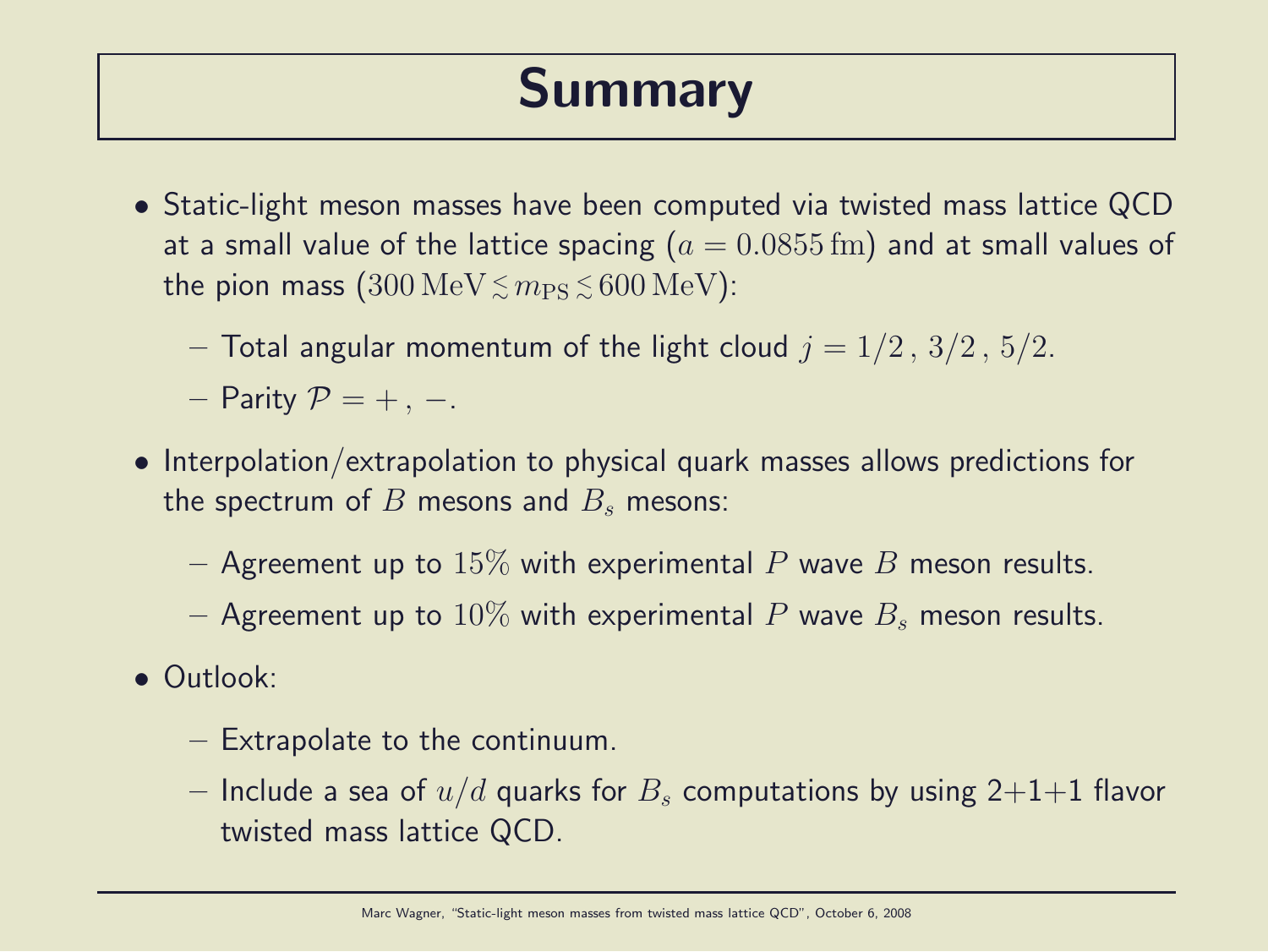### The 1/2 versus 3/2 puzzle



#### in collaboration with Benoit Blossier, Karl Jansen, Olivier Pène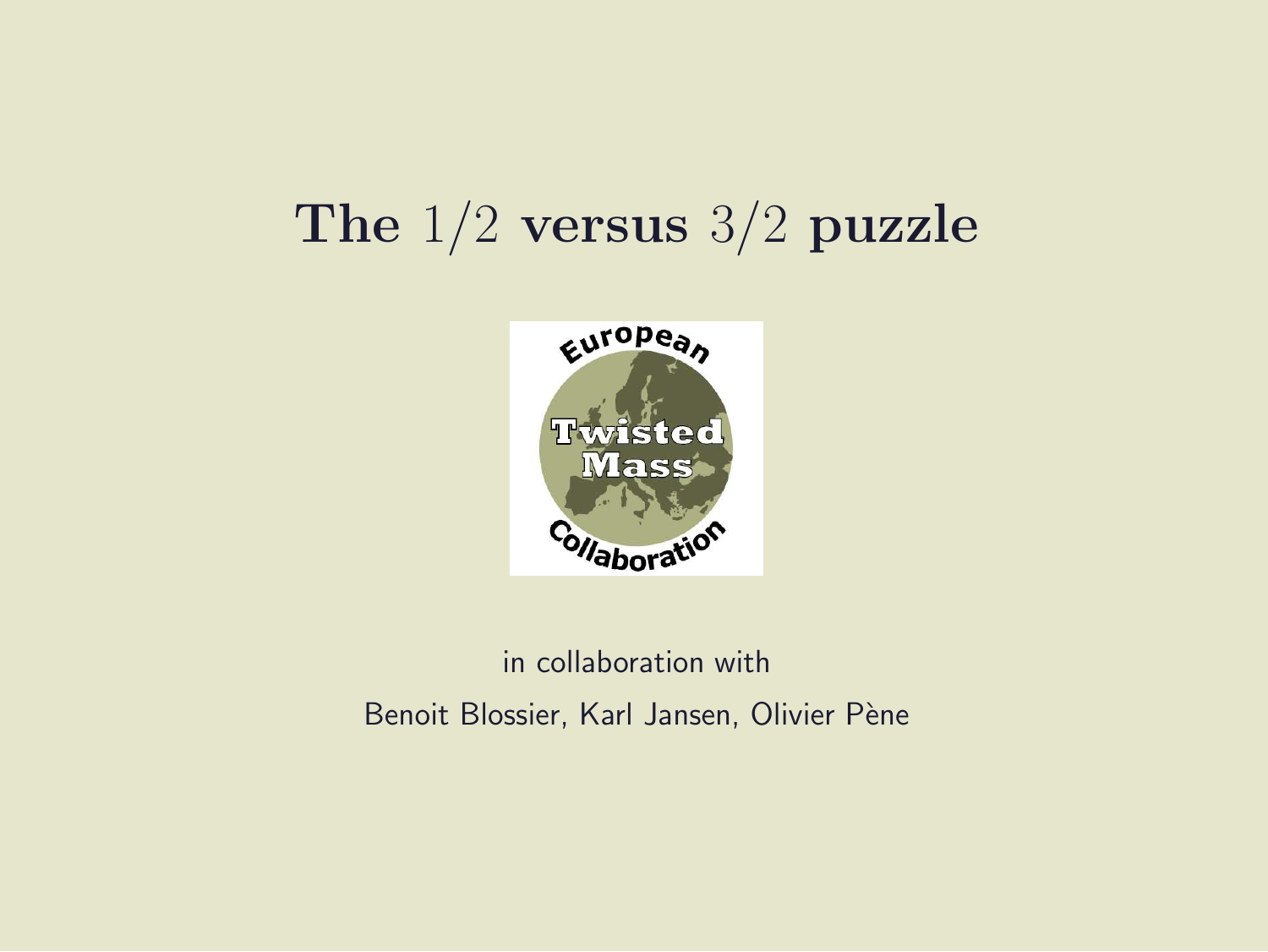### $1/2$  versus  $3/2$ : experimental side

- Consider the semileptonic decay  $B \to X_c l \, \nu$ .
- Experiments, which have studied this decay: ALEPH, BaBar, BELLE, CDF, DELPHI, DØ.
- What is  $X_c$ ?
	- $\approx$   $75\%$   $D$  and  $D^*$ , i.e.  $S$  wave states (agreement with theory).
	- $\approx 10\% \ D_1^{3/2}$  $_1^{3/2}$  and  $D_2^{3/2}$  $2^{3/2}$ , i.e.  $j = 3/2$   $P$  wave states (agreement with theory).
	- For the remaining  $\approx 15\%$  the situation is not clear:
		- $\;\ast$  A "natural candidate" would be  $D_0^{1/2}$  $_0^{1/2}$  and  $D_1^{1/2}$  $j^{1/2}$ , i.e.  $j = 1/2$   $P$  wave states.
		- $*$  This would imply  $\Gamma(B \to D^{1/2}_{0,1})$  $\int_{0,1}^{1/2} l \nu$   $> \Gamma(B \to D_{1,2}^{3/2})$  $\int_{1,2}^{3/2} l \nu$ ), which is in "conflict" with theory.
		- $*$  This "conflict" between experiment and theory is called the "1/2 versus  $3/2$  puzzle".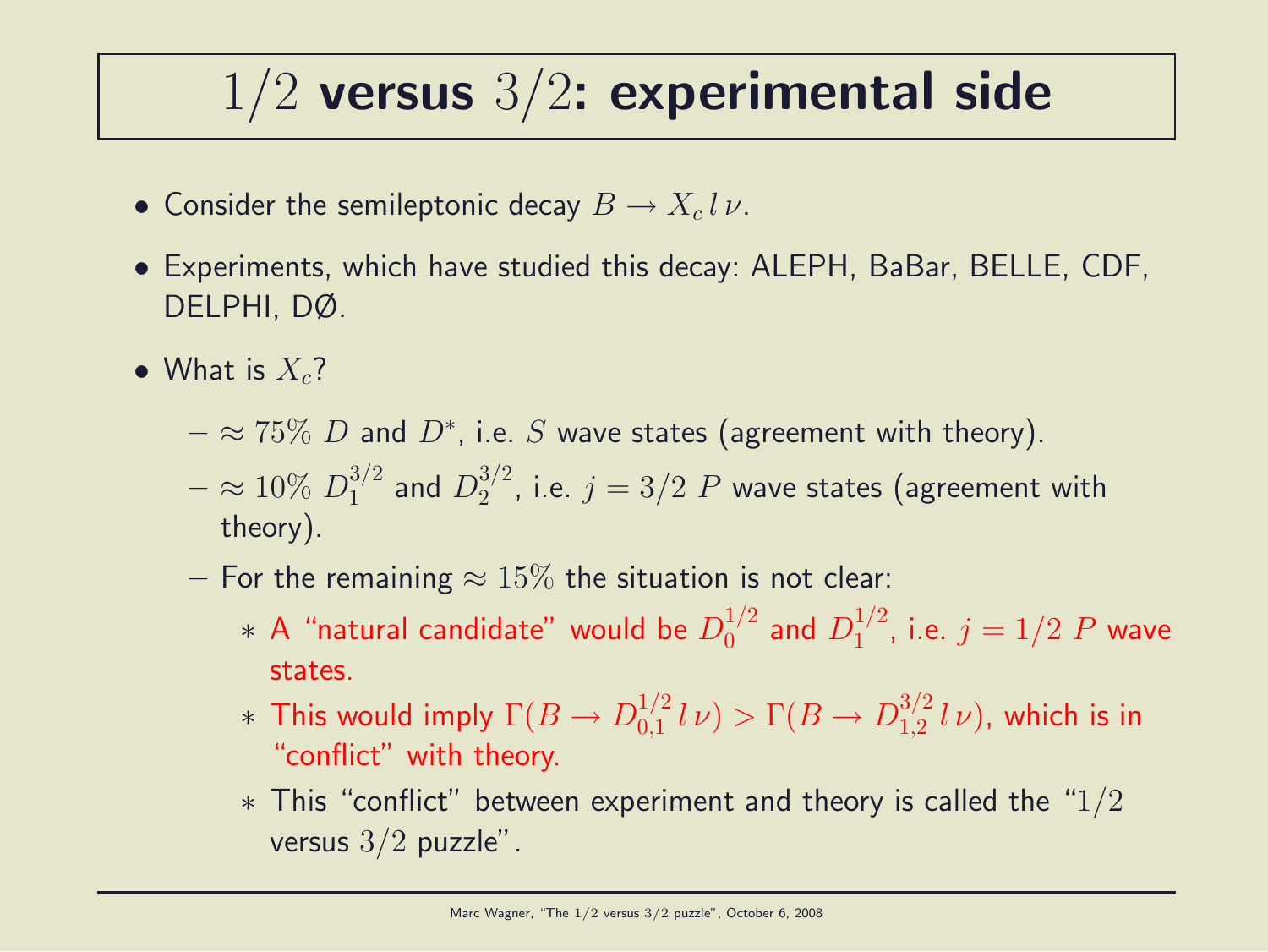### $1/2$  versus  $3/2$ : theory side (1)

 $\bullet$  Static limit  $(m_b,m_c\to\infty)$  with both  $b$  and  $c$  quark at rest:

$$
\langle D_0^{1/2} | \bar{c} \gamma_5 \gamma_j D_k b | B \rangle = -ig_{jk} \Big( m(D_0^{1/2}) - m(B) \Big) \tau_{1/2}
$$
  

$$
\langle D_2^{3/2} | \bar{c} \gamma_5 \gamma_j D_k b | B \rangle = +i \sqrt{3} \epsilon_{jk} \Big( m(D_2^{3/2}) - m(B) \Big) \tau_{3/2}
$$

and

$$
\frac{\Gamma(B \to D_{0,1}^{1/2} l \nu)}{\Gamma(B \to D_{1,2}^{3/2} l \nu)} \quad \text{``} = " \quad \frac{|\tau_{1/2}|^2}{|\tau_{3/2}|^2}.
$$

 $(\tau_{1/2},\,\tau_{3/2}\!\!:1$ sgur-Wise form factors).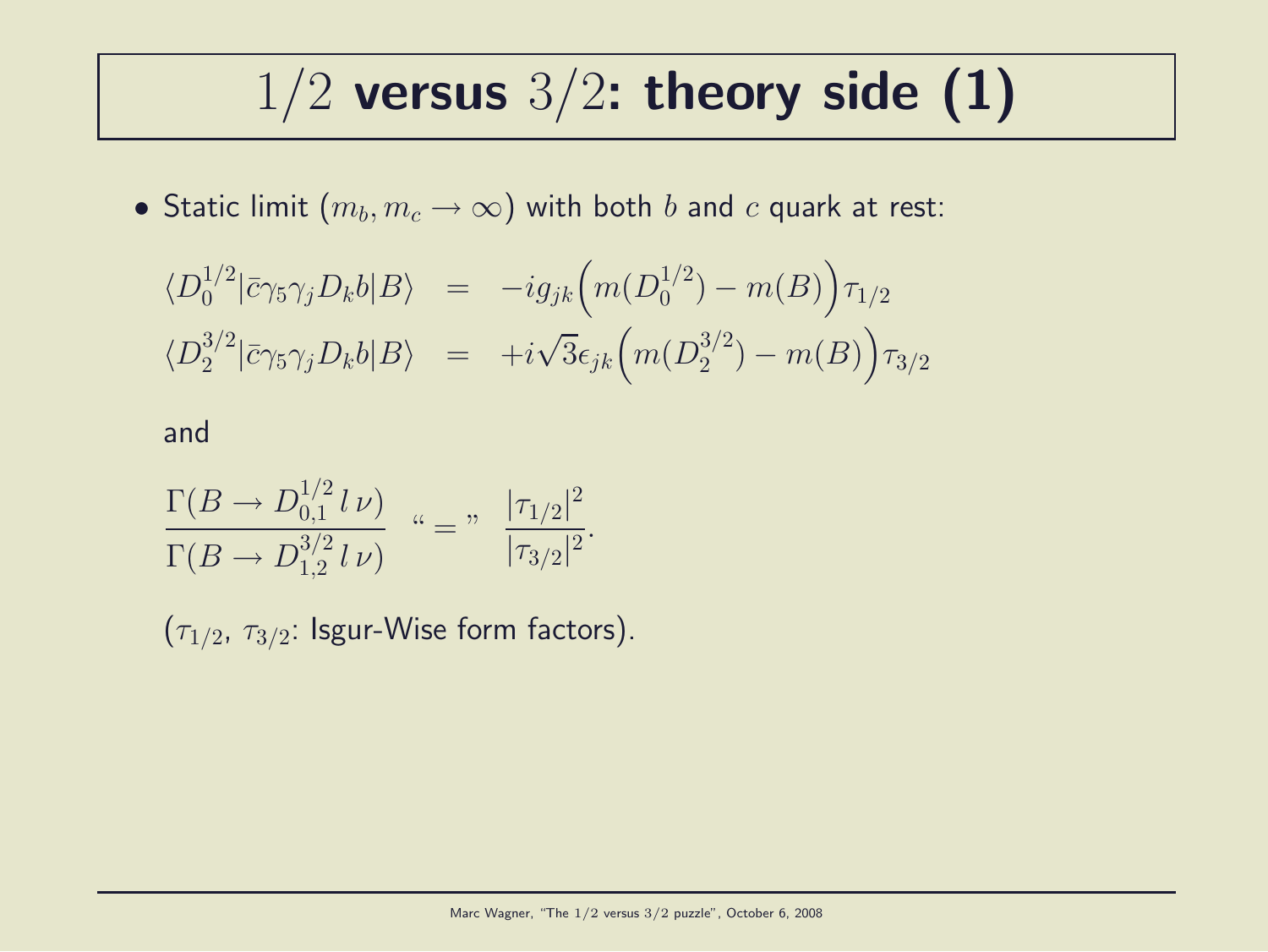# $1/2$  versus  $3/2$ : theory side (2)

• Phenomenological models:

 $-|\tau_{1/2}|<|\tau_{3/2}|$ , which is in "conflict" with experiment.

- OPE:
	- Uraltsev sum rule:

$$
\sum_{n} |\tau_{3/2}^{(n)}|^2 - |\tau_{1/2}^{(n)}|^2 = \frac{1}{4}
$$
  
\n $(\tau_{1/2} \equiv \tau_{1/2}^{(0)}$  and  $\tau_{3/2} \equiv \tau_{3/2}^{(0)}$ .

– From experience with sum rules one would expect approximate saturation from the ground states, i.e.

$$
|\tau_{3/2}^{(0)}|^2 - |\tau_{1/2}^{(0)}|^2 \quad \approx \quad \frac{1}{4},
$$

which also implies  $|\tau_{1/2}| < |\tau_{3/2}|$ , which is in "conflict" with experiment.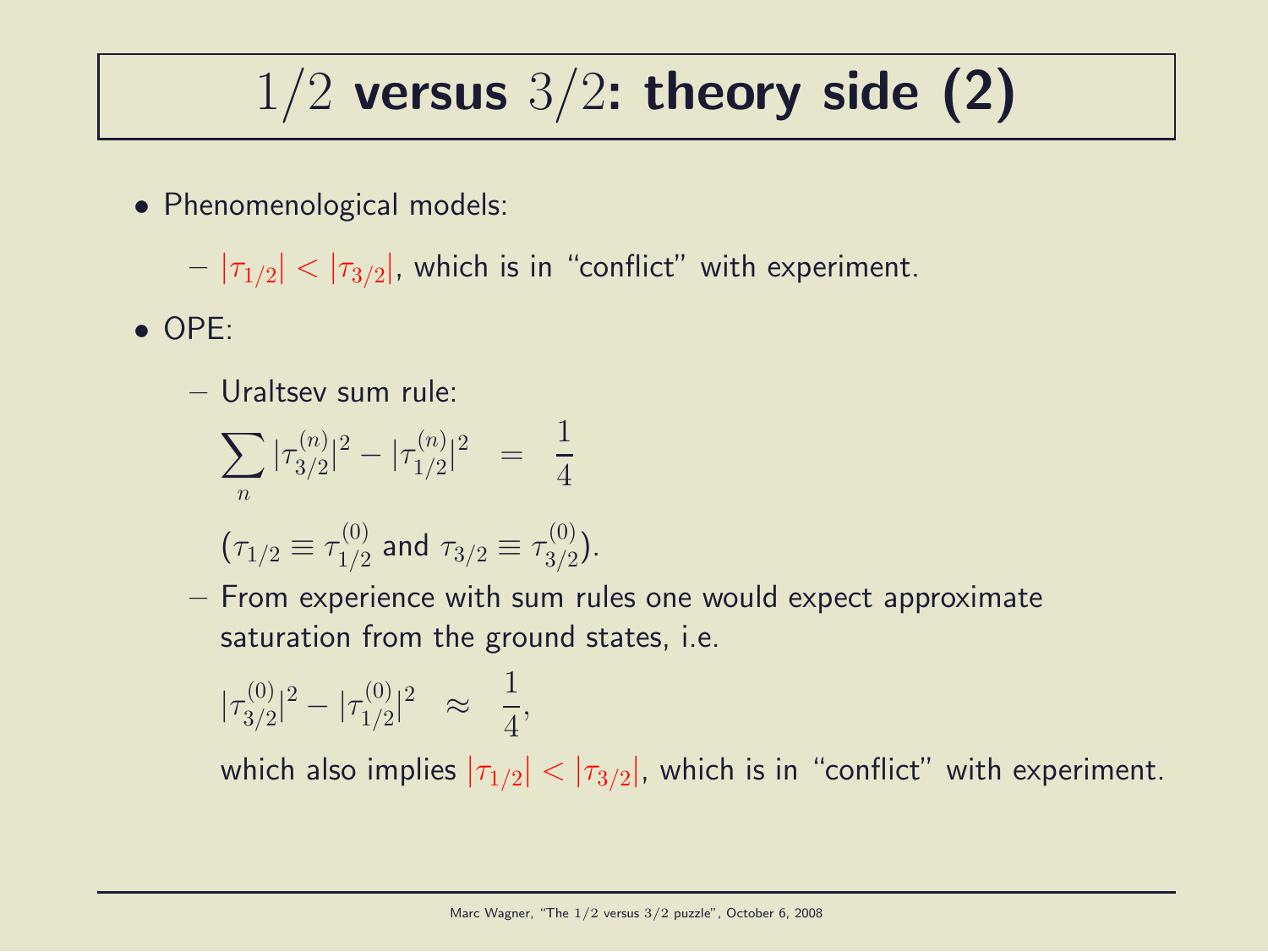### $1/2$  versus  $3/2$ : possible explanations

#### • Experiment:

- $-$  The signal for the remaining  $15\%$  of  $X_c$  is rather vague; therefore, only a small part might be  $D_{0.1}^{1/2}$  $\frac{1}{2}$ .
- Phenomenological models:
	- Models might give a wrong answer.

#### • OPE:

- Sum rules hold in the static limit and might change significantly for finite quark masses.
- Sum rules might not be saturated by the ground states.
- A lattice computation of  $\tau_{1/2}$  and  $\tau_{3/2}$  could shed some light on this puzzle.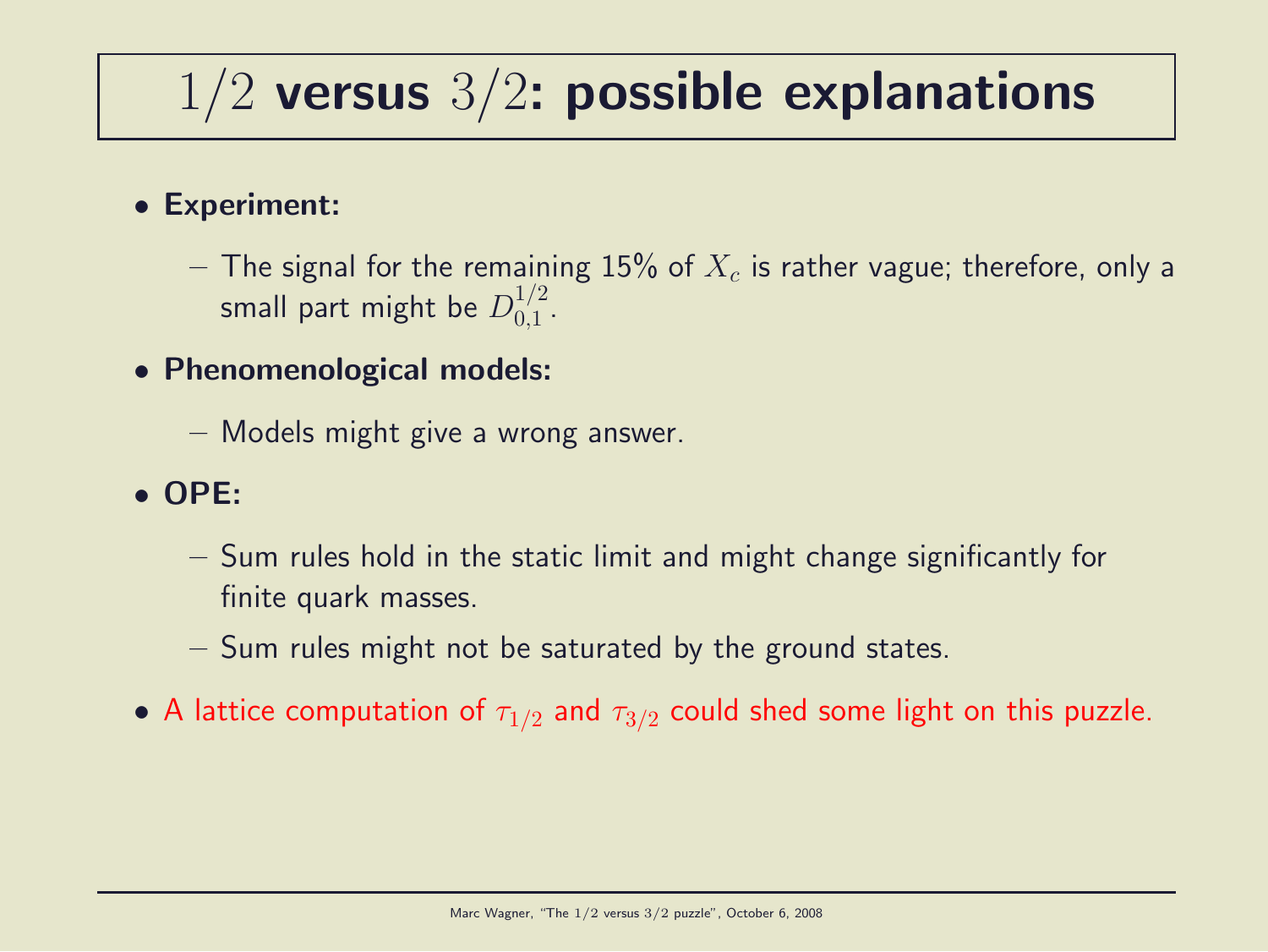#### Lattice computation of  $\tau_{1/2}$  and  $\tau_{3/2}$ (1)

- Simulation setup:
	- As before, but only a single value of the light quark mass ( $\mu = 0.0040$ , corresponding to  $m_{\rm PS} \approx 300 \,\text{MeV}$ .
	- Preliminary results (computations have been performed on  $\approx 100$  gauge configurations only [1400 available]).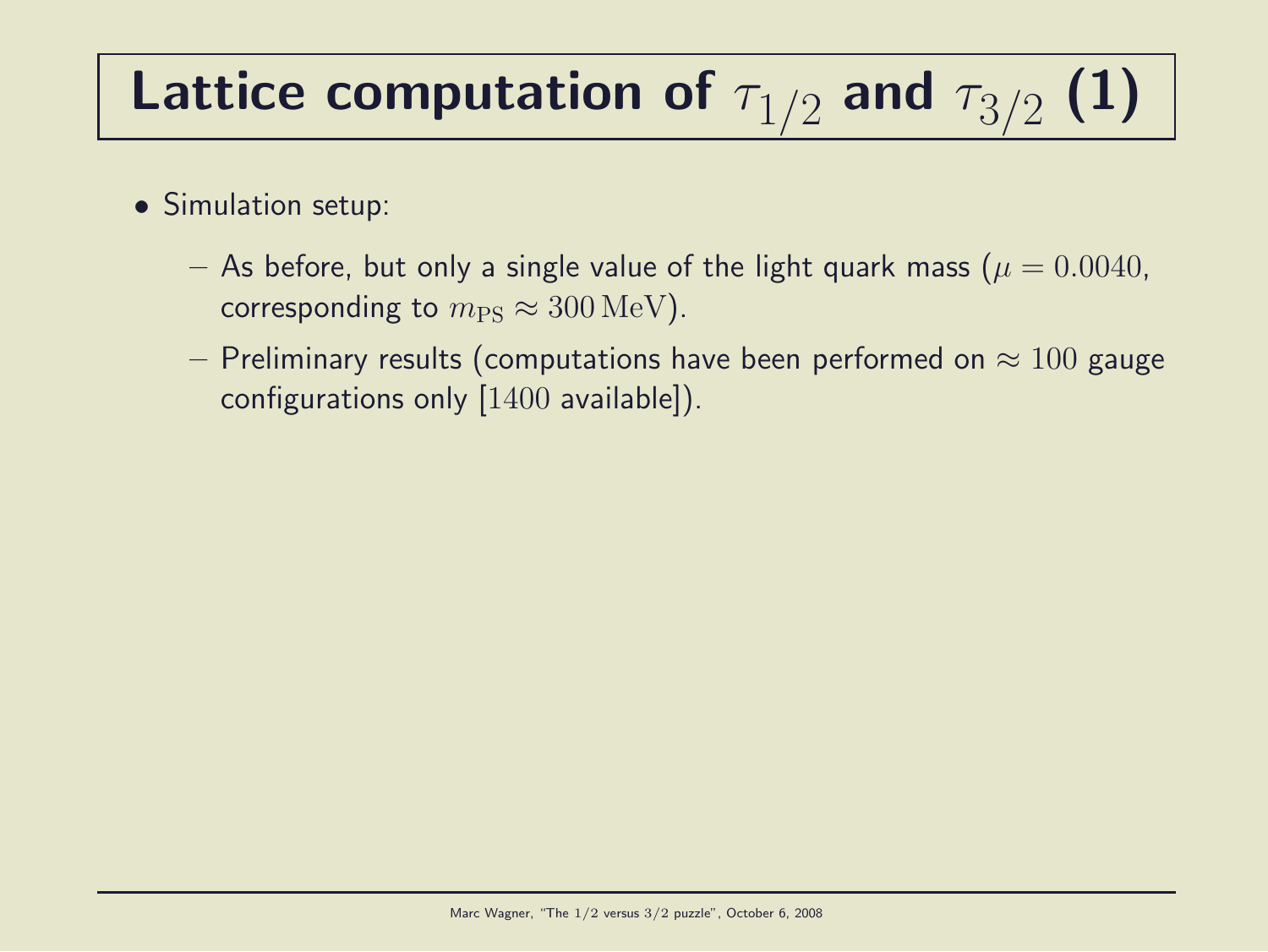# Lattice computation of  $\tau_{1/2}$  and  $\tau_{3/2}$  (2)

• "Effective form factors",

$$
\tau_{1/2, \text{effective}}(T_0 - T_1, T_1 - T_2) =
$$
\n
$$
= \left| \frac{N(\tilde{P}_{-}) \ N(\tilde{S}) \ \langle \tilde{P}_{-}(T_0) | (\bar{Q} \gamma_5 \gamma_3 D_3 Q) (T_1) | \tilde{S}(T_2) \rangle}{(m(\tilde{P}_{-}) - m(\tilde{S})) \ \langle \tilde{P}_{-}(T_0) | \tilde{P}_{-}(T_1) \rangle \ \langle \tilde{S}(T_1) | \tilde{S}(T_2) \rangle} \right|
$$
\n
$$
\tau_{3/2, \text{effective}}(T_0 - T_1, T_1 - T_2) =
$$
\n
$$
= \sqrt{\frac{1}{6}} \left| \frac{N(\tilde{P}_{+}) \ N(\tilde{S}) \ \langle \tilde{P}_{+}(T_0) | (\bar{Q} \gamma_5 (\gamma_1 D_1 - \gamma_2 D_2) Q) (T_1) | \tilde{S}(T_2) \rangle}{(m(\tilde{P}_{+}) - m(\tilde{S})) \ \langle \tilde{P}_{+}(T_0) | \tilde{P}_{+}(T_1) \rangle \ \langle \tilde{S}(T_1) | \tilde{S}(T_2) \rangle} \right| :
$$

- $N(X)$ : norm of state  $|X\rangle$ .
- $m(X)$ : mass of state  $|X\rangle$ .
- Three-point functions  $(T_0, T_1$  and  $T_2$ ).
- Two-point functions  $(T_0$  and  $T_1$  or  $T_1$  and  $T_2$ ).

• 
$$
\tau_{1/2}
$$
 =  $\lim_{T_0 - T_1, T_1 - T_2 \to \infty} \tau_{1/2, \text{effective}}$ ,  $\tau_{3/2}$  =  $\lim_{T_0 - T_1, T_1 - T_2 \to \infty} \tau_{3/2, \text{effective}}$ .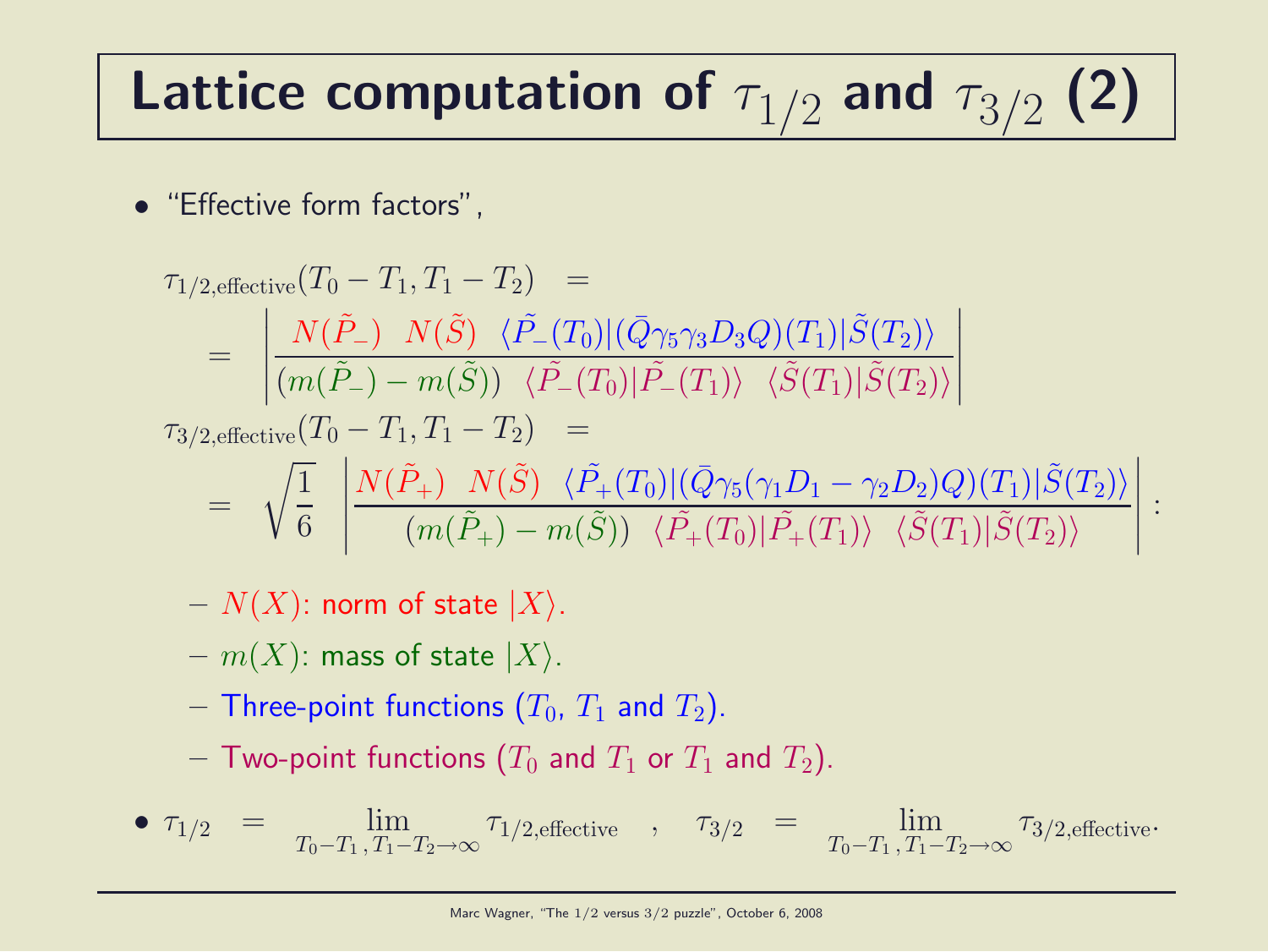#### Lattice computation of  $\tau_{1/2}$  and  $\tau_{3/2}$ (3)

• 
$$
\tau_{1/2,\text{effective}}(T_0 - T_1, T_1 - T_2) =
$$
  
\n
$$
= \left| \frac{N(\tilde{P}_-) \ N(\tilde{S}) \ \langle \tilde{P}_-(T_0) | (\bar{Q}\gamma_5 \gamma_3 D_3 Q)(T_1) | \tilde{S}(T_2) \rangle}{(m(\tilde{P}_-) - m(\tilde{S})) \ \langle \tilde{P}_-(T_0) | \tilde{P}_-(T_1) \rangle \ \langle \tilde{S}(T_1) | \tilde{S}(T_2) \rangle} \right|
$$

- Two-point function  $\langle \tilde{S}(T_1)|\tilde{S}(T_2)\rangle$ : a standard lattice computation.
- $\bullet$  Determine the norm of  $|\tilde{S}\rangle$ ,  $N(\tilde{S})$ , by performing a  $\chi^2$  minimizing fit with

 $f(T) = N(\tilde{S})^2 e^{-m(S)T}$ 

to  $\langle \tilde{S}(T)|\tilde{S}(0)\rangle$  at large T.

• Analogously for the others.



, . . .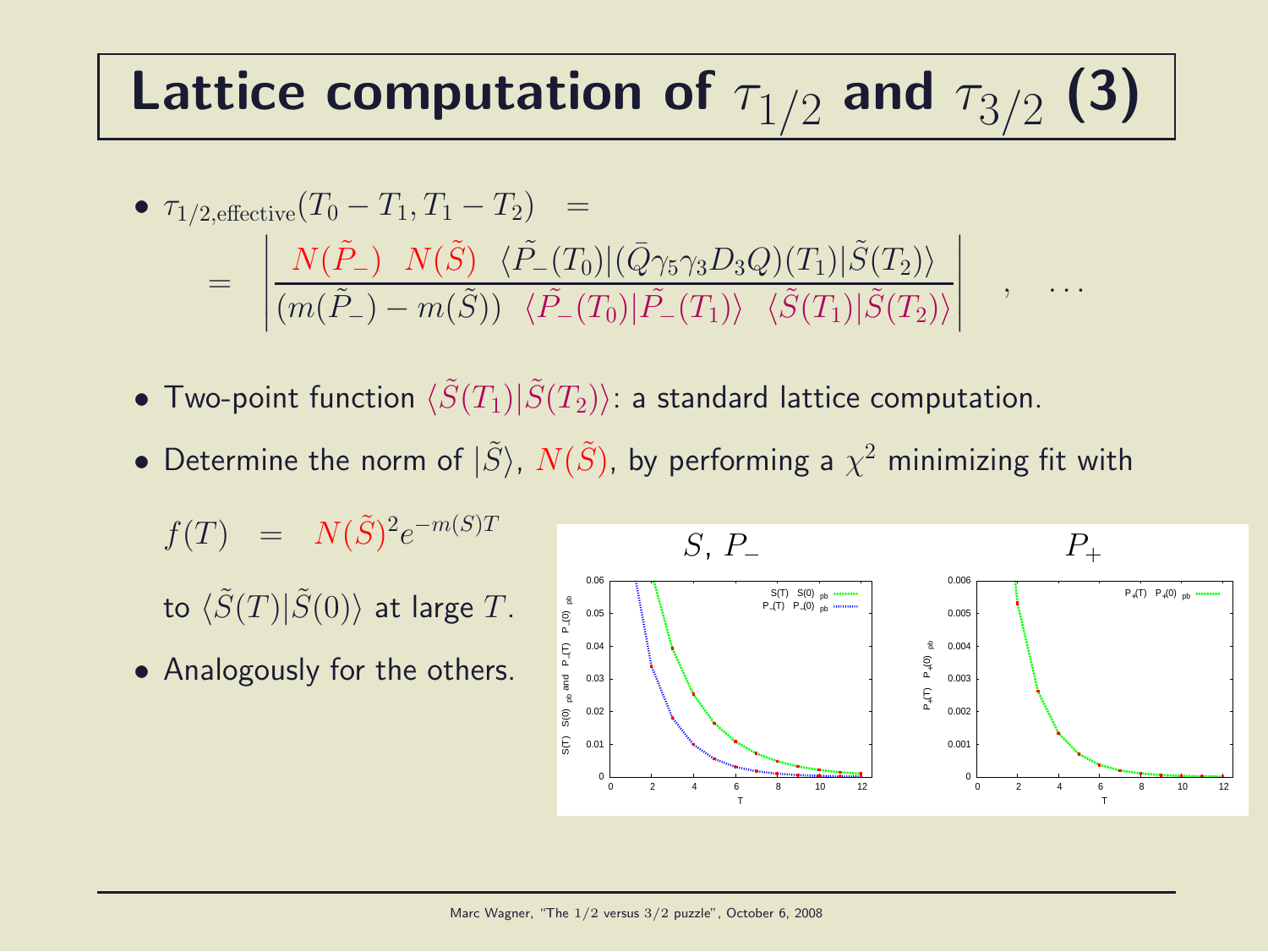#### Lattice computation of  $\tau_{1/2}$  and  $\tau_{3/2}$ (4)

• 
$$
\tau_{1/2,\text{effective}}(T_0 - T_1, T_1 - T_2) =
$$
  
\n
$$
= \left| \frac{N(\tilde{P}_-) - N(\tilde{S}) \langle \tilde{P}_-(T_0) | (\bar{Q}\gamma_5 \gamma_3 D_3 Q)(T_1) | \tilde{S}(T_2) \rangle}{(m(\tilde{P}_-) - m(\tilde{S})) \langle \tilde{P}_-(T_0) | \tilde{P}_-(T_1) \rangle \langle \tilde{S}(T_1) | \tilde{S}(T_2) \rangle} \right|
$$

• Three-point functions  $\langle \tilde{P}_-(T_0)|(\bar{Q}\gamma_5\gamma_3D_3Q)(T_1)|\tilde{S}(T_2)\rangle$ :

- Analogously for the other three-point functions.
- Mass differences  $m(P_+) m(S)$  and  $m(P_+) m(S)$ : cf. the first part of this talk.



, . . .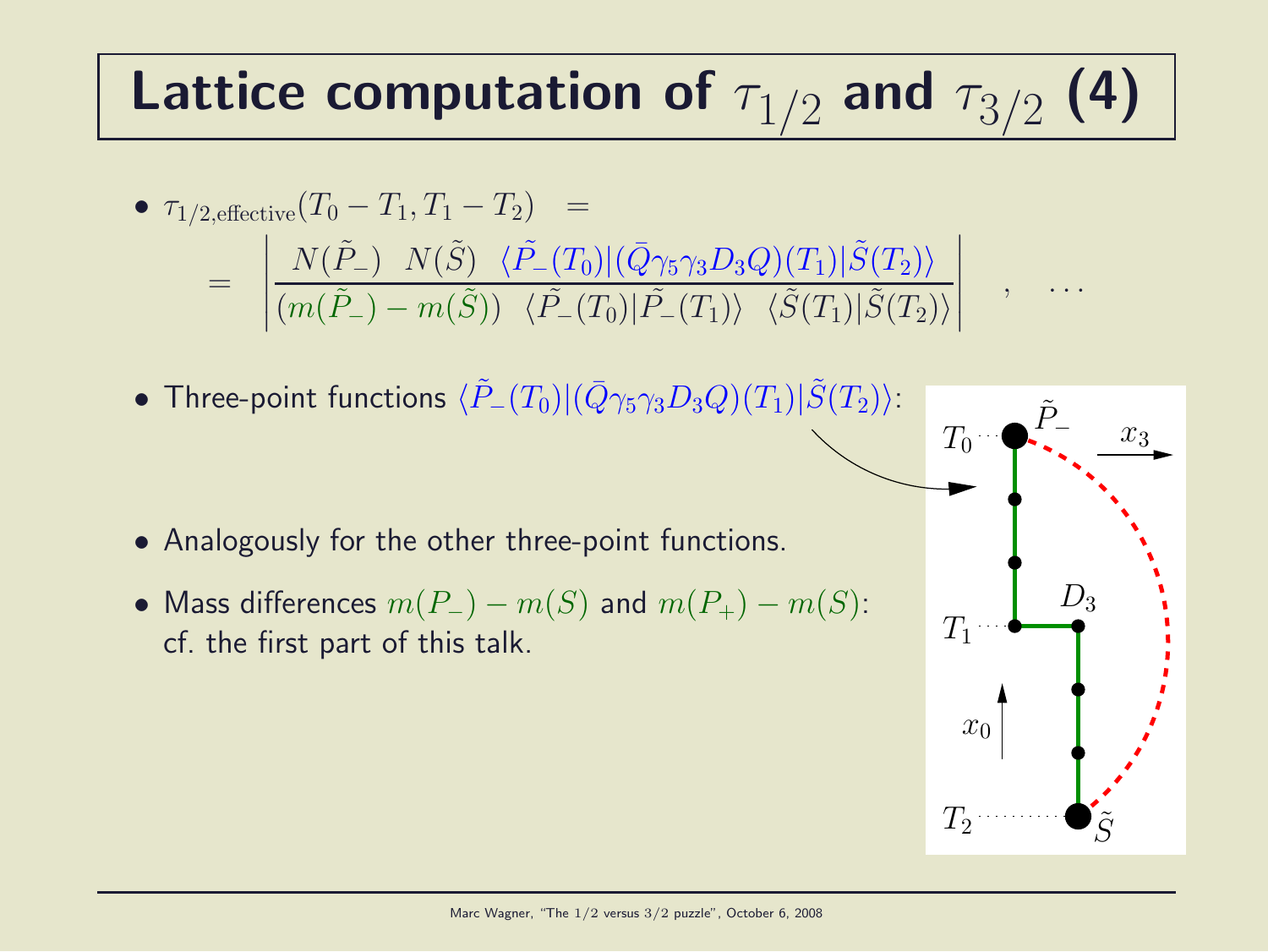#### Lattice computation of  $\tau_{1/2}$  and  $\tau_{3/2}$ (5)

- $\tau_{1/2,\text{effective}}(T_0-T_1,T_1-T_2)$  and  $\tau_{3/2,\text{effective}}(T_0-T_1,T_1-T_2)$  exhibit nice plateaus due to "optimized" trial states  $|\tilde{S}\rangle$ ,  $|\tilde{P}_-\rangle$  and  $|\tilde{P}_+\rangle$ .
- $T_0 T_2 = 8$ :

$$
-\tau_{1/2} = 0.32, \tau_{3/2} = 0.47.
$$

$$
-(\tau_{3/2})^2 - (\tau_{1/2})^2 = 0.12.
$$

•  $T_0 - T_2 = 10$ :

 $-\tau_{1/2} = 0.30, \tau_{3/2} = 0.54.$  $(\tau_{3/2})^2 - (\tau_{1/2})^2 = 0.20.$ 

- $\bullet$   $\tau_{3/2} > \tau_{1/2}$ , i.e. theoretical expectation confirmed.
- "Consistent" with Uraltsev sum rule:

$$
\sum_{n} |\tau_{3/2}^{(n)}|^2 - |\tau_{1/2}^{(n)}|^2 = \frac{1}{4}.
$$

 $\tau_{1/2}$  and  $\tau_{3/2}$  as functions of  $T_0 - T_1$ 



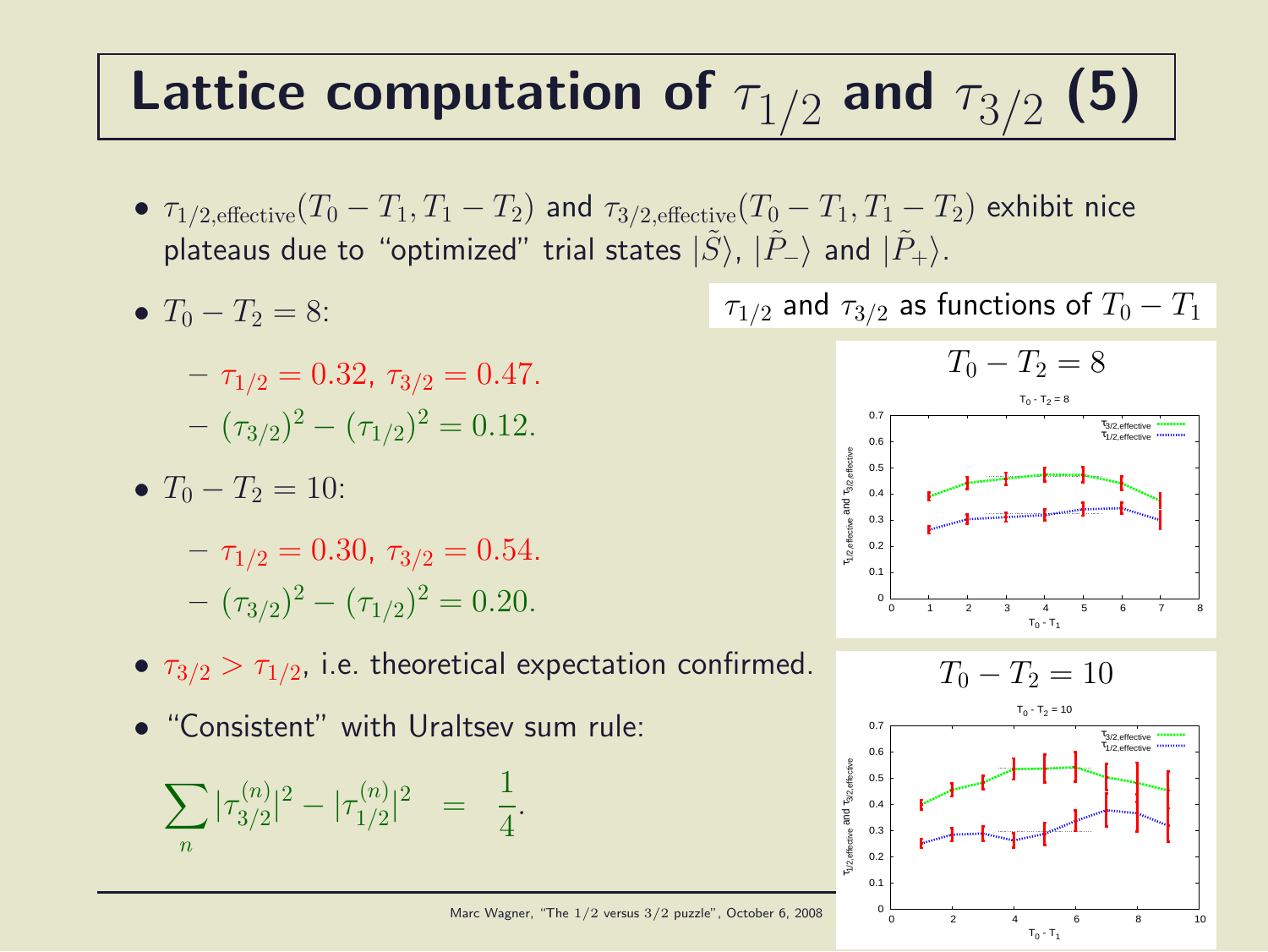#### Lattice computation of  $\tau_{1/2}$  and  $\tau_{3/2}$ (6)

- Comparison with the only existing lattice study (quenched, exploratory):
	- $-$  D. Becirevic *et al.*, "Lattice measurement of the Isgur-Wise functions  $\tau_{1/2}$  and  $\tau_{3/2}$ ," Phys. Lett. B  $\bf 609$ , 298 (2005) [arXiv:hep-lat/0406031].

$$
-163 \times 40
$$
 lattice,  $msea = \infty$ ,  $mPS = 800$  MeV.

 $- \tau_{1/2} = 0.38(4), \tau_{3/2} = 0.53(8).$